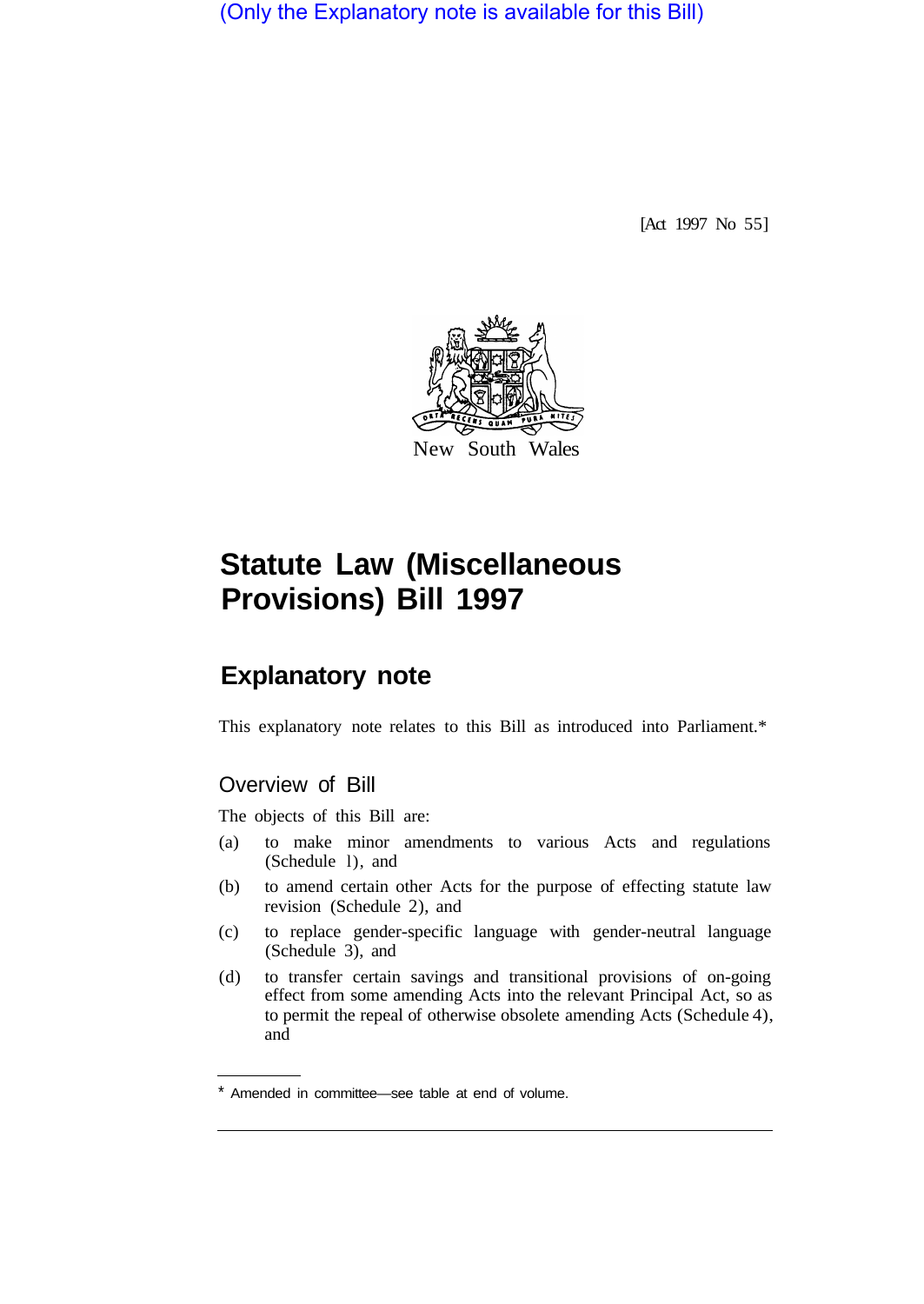Statute Law (Miscellaneous Provisions) Bill 1997 [Act 1997 No 55]

Explanatory note

- (e) to repeal certain Acts (Schedule and
- (f) to make other provisions of a consequential or ancillary nature (Schedule 6).

#### Outline of provisions

**Clause 1** sets out the name (also called the short title) of the proposed Act.

**Clause 2** provides for the commencement of the proposed Act.

**Clauses 3–5** are machinery provisions that give effect to the Schedules of the Act containing amendments, repeals and savings, transitional and other provisions.

**Clause 6** makes it clear that the explanatory notes contained in the Schedules do not form part of the proposed Act.

#### **Schedule 1 Minor amendments**

**Schedule 1** makes amendments to the following Acts and regulations. Bookmakers (Taxation) Act 1917 No 15 Community Land Development Act 1989 No 201 Conveyancing Act 1919 No 6 Director of Public Prosecutions Act 1986 No 207 Eastern Gas Pipeline (Special Provisions) Act 1996 No 126 Encroachment of Buildings Act 1922 No 23 Evidence Act 1995 No 25 Fertilizers Act 1985 No *5*  Gas Supply Act 1996 No 38 Industrial Relations Act 1996 No 17 Interpretation Act 1987 No 15 Landlord and Tenant (Rental Bonds) Act 1977 No 44 Law Foundation Act 1979 No 32 Motor Accidents Act 1988 No 102

Explanatory note page 2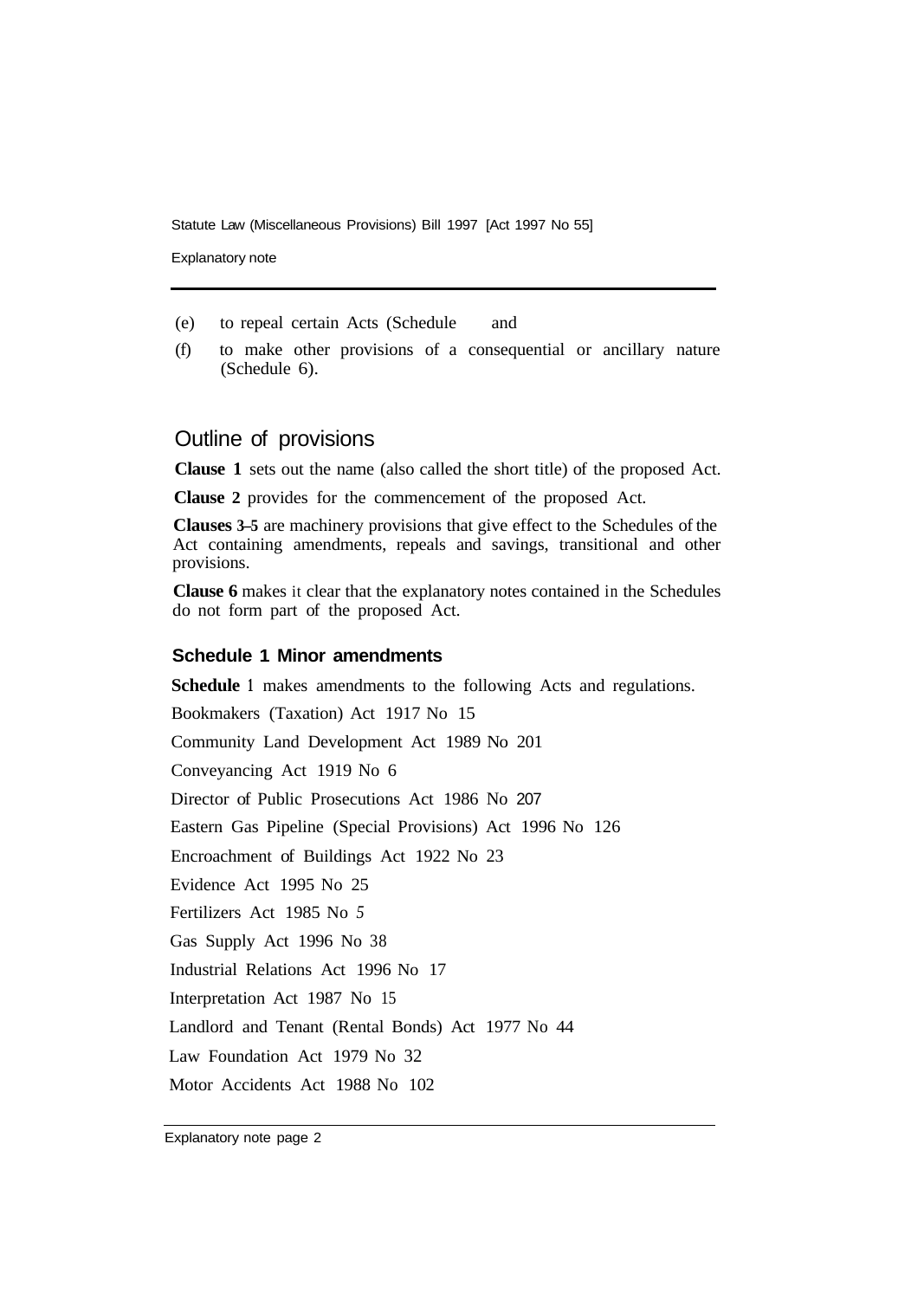Statute Law (Miscellaneous Provisions) Bill 1997 [Act 1997 No 55]

Explanatory note

National Parks and Wildlife Act 1974 No 80 Public Authorities (Financial Arrangements) Act 1987 No 33 Public Authorities (Financial Arrangements) Regulation 1995 Real Property Act 1900 No 25 Roads Act 1993 No 33 Road Transport (Mass, Loading and Access) Regulation 1996 Roman Catholic Church Communities' Lands Act 1942 No 23 Roman Catholic Church Trust Property Act 1936 No 24 Strata Schemes Management Act 1996 No 138 Strata Titles Act 1973 No 68 Strata Titles (Leasehold) Act 1986 No 219 Subordinate Legislation Act 1989 No 146 Teacher Housing Authority Act 1975 No 27 Threatened Species Conservation Act 1995 No 101 Waste Minimisation and Management Act 1995 No 102 Wilderness Act 1987 No 196

The amendments to each Act and regulation are explained in detail in the explanatory note relating to the Act concerned set out in Schedule **1.** 

#### **Schedule 2 Amendments by way of statute law revision**

**Schedule 2** amends certain other Acts for the purpose of effecting statute law revision. A number of other amendments are made relating to formal drafting matters and minor corrections.

The amendments to each Act are explained in detail in the explanatory note relating to the Act concerned set out in Schedule 2.

#### **Schedule 3 Amendments replacing gender-specific language**

**Schedule 3** substitutes gender-neutral language for the gender-specific language in various Acts. A policy of using gender-neutral language in New South Wales legislation was formally announced by the Governor in his